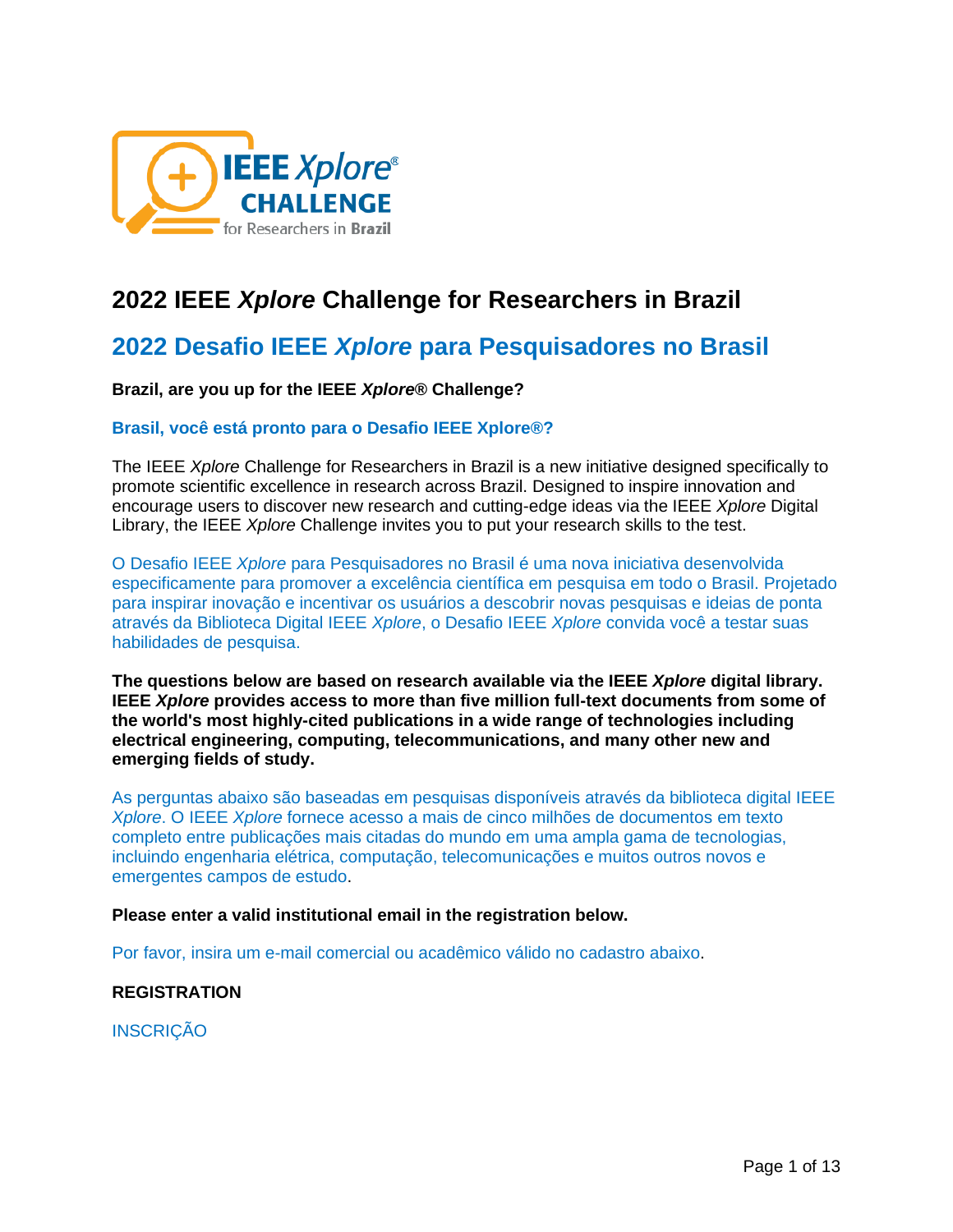| <b>First Name:</b>                                                                                                                                                  |
|---------------------------------------------------------------------------------------------------------------------------------------------------------------------|
| Primeiro nome:                                                                                                                                                      |
|                                                                                                                                                                     |
| Sobrenome:                                                                                                                                                          |
| Email: (enter affiliation email address)                                                                                                                            |
| Email: (inserir endereço de e-mail de comercial ou acadêmico)                                                                                                       |
|                                                                                                                                                                     |
|                                                                                                                                                                     |
| full organizational name.                                                                                                                                           |
| Preencha o nome completo da sua afiliação abaixo (nome da empresa, universidade, etc)<br>para participar do sorteio (ex: Instituto Nacional de Pesquisas Espaciais) |
| Please select your profession from the following:<br>Selecione sua profissão:                                                                                       |
| <b>Student</b>                                                                                                                                                      |
| Estudante                                                                                                                                                           |
| Faculty                                                                                                                                                             |
| <b>Docente</b>                                                                                                                                                      |
|                                                                                                                                                                     |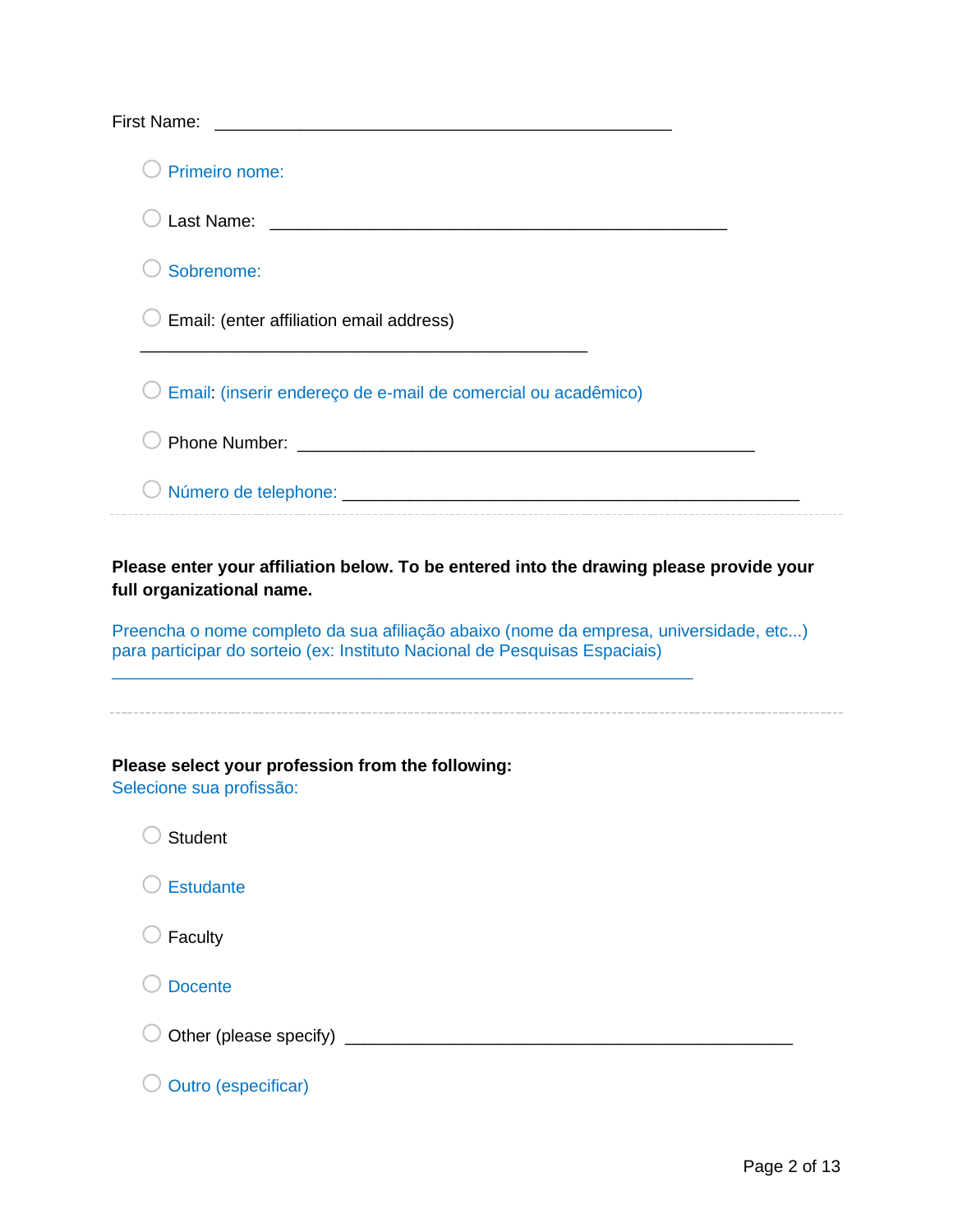|  |  | Are you at least 18 years of age? |  |
|--|--|-----------------------------------|--|
|  |  |                                   |  |

Você tem no minímo 18 anos?

| Yes |  |
|-----|--|
| Sim |  |
| No  |  |

 $\bigcirc$  Não

### **RULES AND REGULATIONS**

### REGRAS E REGULAMENTOS

The IEEE *Xplore* Challenge for Researchers in Brazil is open to academics, research scholars, and engineers from Brazil, who are from universities, corporations, and government institutions and who have a subscription to IEEE *Xplore*, and are at least eighteen (18) years of age at the time of entry. Once registered, an applicant needs to submit the entire completed IEEE *Xplore* Challenge by 14 June 2022. Limit of one entry per person. A user can attempt only one question at a time. Answers cannot be modified once submitted. See official contest [Terms and](https://ieee-xplore-challenge.org/asia/rules-and-regulations/)  **Conditions** 

O Desafio IEEE *Xplore* para Pesquisadores no Brasil está aberto a acadêmicos, pesquisadores e engenheiros do Brasil que fazem parte de universidades, corporações e/ou instituições governamentais que têm assinatura do IEEE *Xplore*, e participantes que tenham no minímo dezoito (18) anos de idade no momento da inscrição. Uma vez inscrito, o participante precisa submeter as respostas completas do Desafio IEEE *Xplore* até 14 de junho de 2022. O Desafio IEEE *Xplore* está limitado a uma inscrição por pessoa. Depois de enviadas, as respostas não podem ser modificadas. Leia os [Termos e Condições](https://ieee-xplore-challenge.org/asia/rules-and-regulations/) oficiais.

| I ACCEPT THE TERMS and CONDITIONS |
|-----------------------------------|

▢ ACEITO OS TERMOS E CONDIÇÕES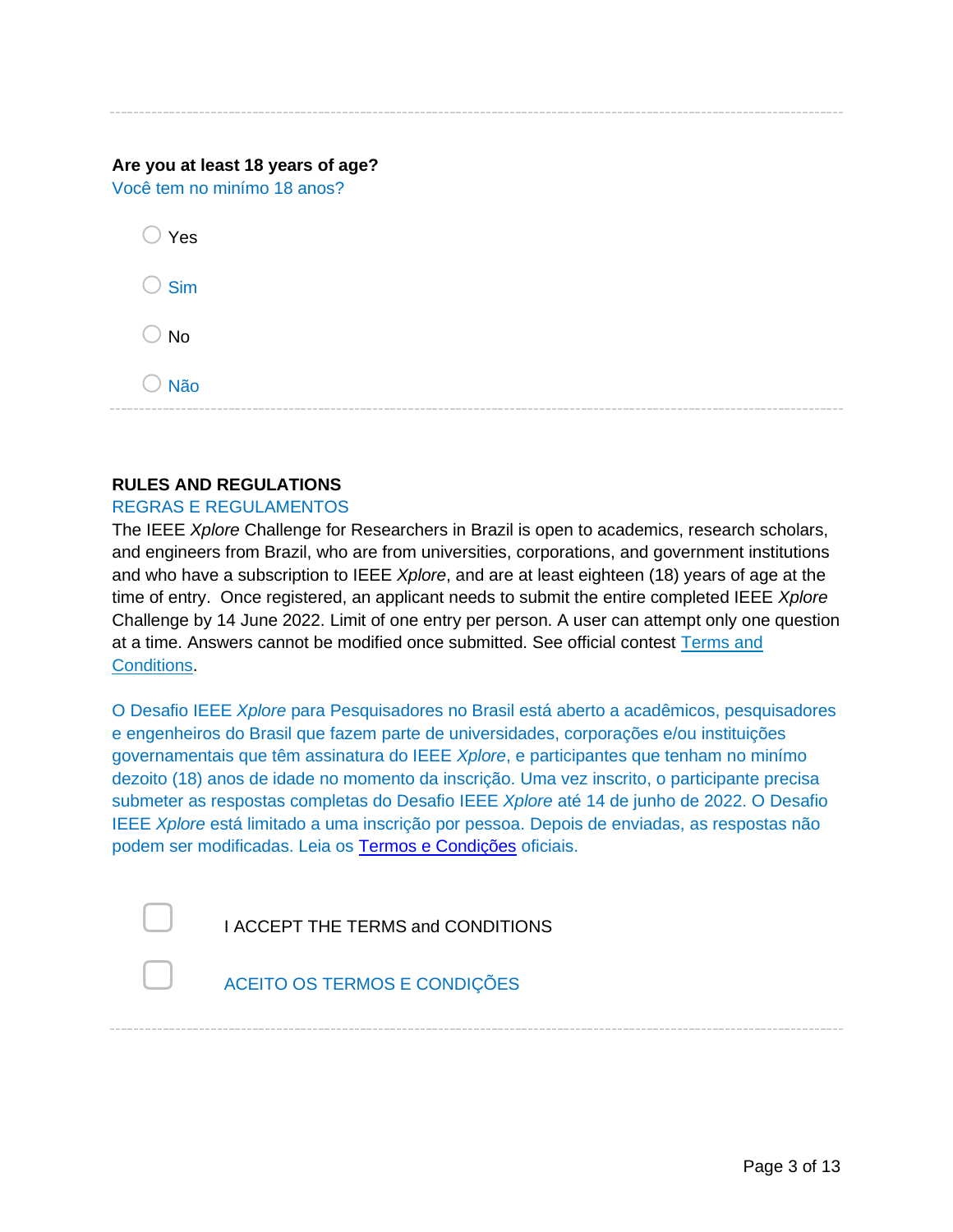This is required. Campo obrigatório.

> I have read and accept IEEE Privacy Policy. By accepting the IEEE Privacy Policy, you are providing IEEE with the ability to communicate with you about IEEE *Xplore* and related information.

▢ Eu li e aceitei a Política de Privacidade do IEEE. Ao aceitar a Política de Privacidade do IEEE, você está fornecendo ao IEEE o direito de se comunicar com você sobre o IEEE *Xplore* e informações relacionadas.

### This is required.

Campo obrigatório.



▢ I would also like to receive information on additional IEEE products, services, and events.

Eu gostaria de receber informações sobre produtos, serviços e eventos adicionais do IEEE.

#### Page Break -

**For additional assistance in answering any of the IEEE** *Xplore* **Challenge questions, try visiting** [www.ieee.org/training](https://www.ieee.org/publications_standards/publications/subscriptions/clientservices/training.html)**. Here you can find user guides, video tutorials, and frequently asked questions regarding the use of the IEEE** *Xplore* **digital library.**

Para obter assistência adicional para responder a qualquer uma das perguntas do Desafio IEEE *Xplore*, visite [www.ieee.org/training.](file:///C:/Users/jmichala/Downloads/www.ieee.org/training) Aqui você pode encontrar guias de usuário, tutoriais em vídeo e perguntas frequentes sobre o uso da biblioteca digital IEEE *Xplore*.

**Note:** Please do **NOT** hit the back button on your browser or navigate away from the IEEE *Xplore* Challenge or you will lose your progress. Any links in the IEEE *Xplore* Challenge to IEEE *Xplore* references will open as a new browser tab or window.

**Nota:** Por favor, **NÃO** aperte o botão de retorno no seu navegador ou saia da página do Desafio IEEE *Xplore*, pois você perderá as informações já preenchidas. Quaisquer links do Desafio IEEE *Xplore* para referências IEEE *Xplore* serão abertos em uma nova janela do navegador.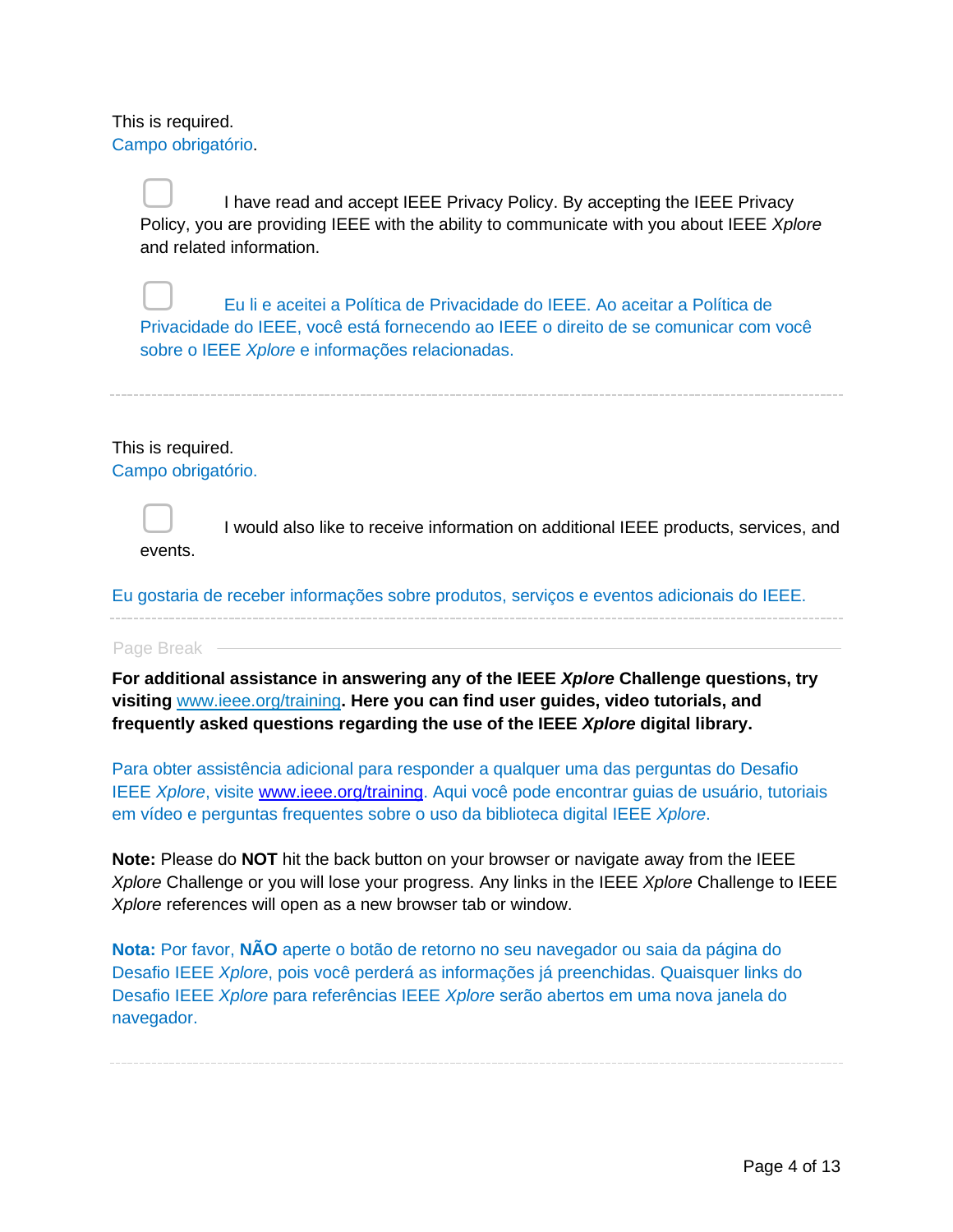# **1. IEEE** *Xplore* **is updated on a daily basis as new articles are published. How many new articles and documents does IEEE** *Xplore* **publish every month?**

1. O IEEE *Xplore* é atualizado diariamente à medida que novos artigos são publicados. Quantos novos artigos e documentos o IEEE *Xplore* publica todos os meses?

**Tip:** View the [About IEEE](http://ieeexplore.ieee.org/Xplorehelp/about-ieee-xplore.html) *Xplore* page. **Dica:** Veja a página [Sobre o IEEE](http://ieeexplore.ieee.org/Xplorehelp/about-ieee-xplore.html) *Xplore*.

 $\bigcirc$  5,000

 $\bigcirc$  10,000

 $\bigcirc$  15,000

 $\bigcirc$  25,000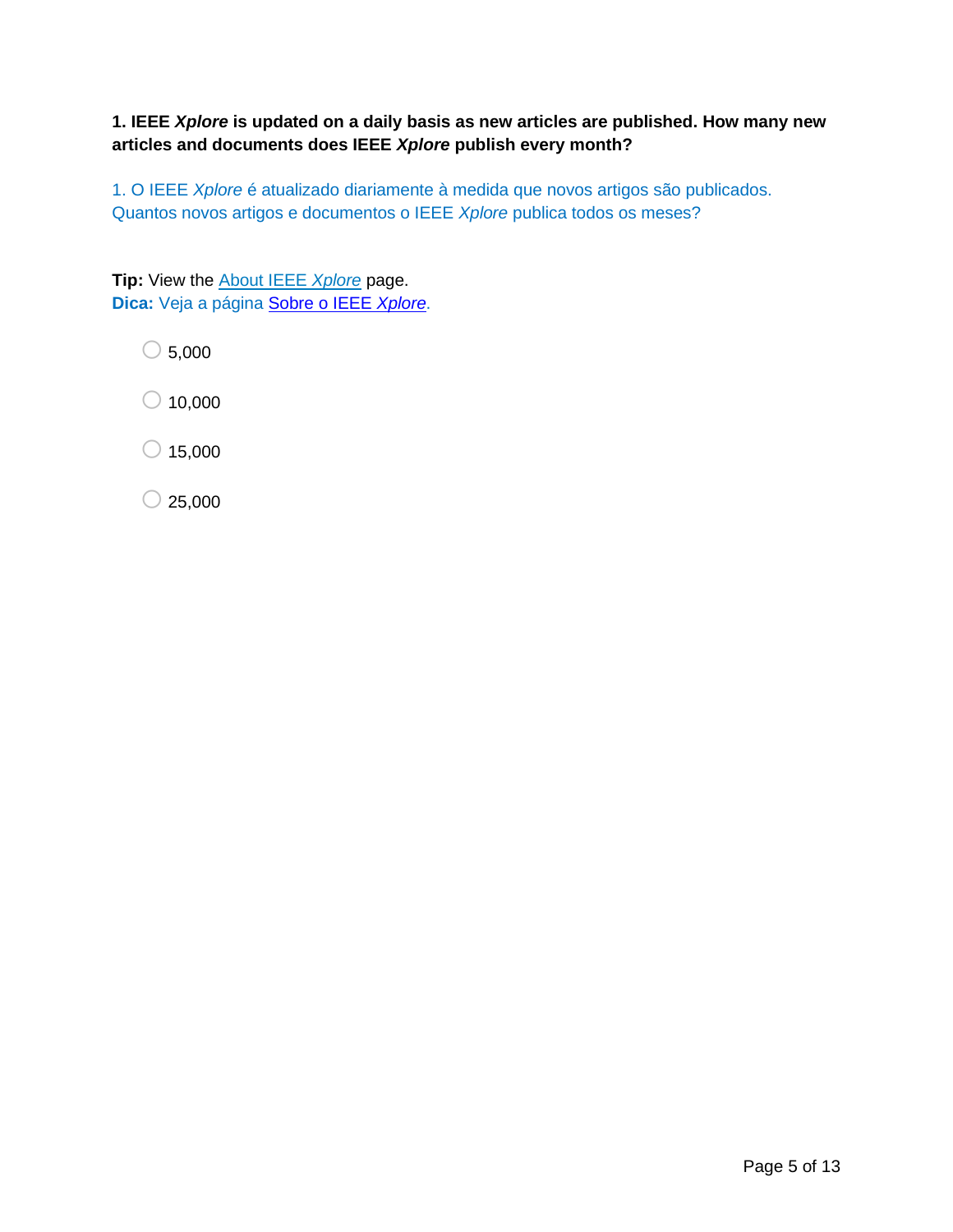2. How many articles were published by Professor Rodrigo C. De Lamare?

2. Quantos artigos foram publicados pelo professor Rodrigo C. De Lamare?

**Tip:** On the [IEEE](https://ieeexplore.ieee.org/Xplore/home.jsp) *[Xplore](https://ieeexplore.ieee.org/Xplore/home.jsp)* [home page,](https://ieeexplore.ieee.org/Xplore/home.jsp) using "Advanced Search" enter the Author name Rodrigo C. De Lamare in the top search field and select AUTHOR from the dropdown field selections. Once the search results are displayed, click on the author's name in the search results and view the Author Details page. You can view the number of articles published on the right hand side of the page

Dica: Na página IEEE *[Xplore](https://ieeexplore.ieee.org/Xplore/home.jsp)*, usando "Pesquisa Avançada" digite o nome Rodrigo C. De Lamare no campo de pesquisa superior e selecione AUTHOR nas seleções de campo suspenso. Uma vez exibidos os resultados, clique no nome do autor e visualize a página Detalhes do Autor. Você pode visualizar o número de artigos publicados no lado direito da página

| $($ ) | -50                     |
|-------|-------------------------|
|       | $\bigcirc$ Over 300     |
|       | $\bigcirc$ Acima de 300 |
|       | $\bigcirc$ 200          |
| $($ ) | 100                     |
|       |                         |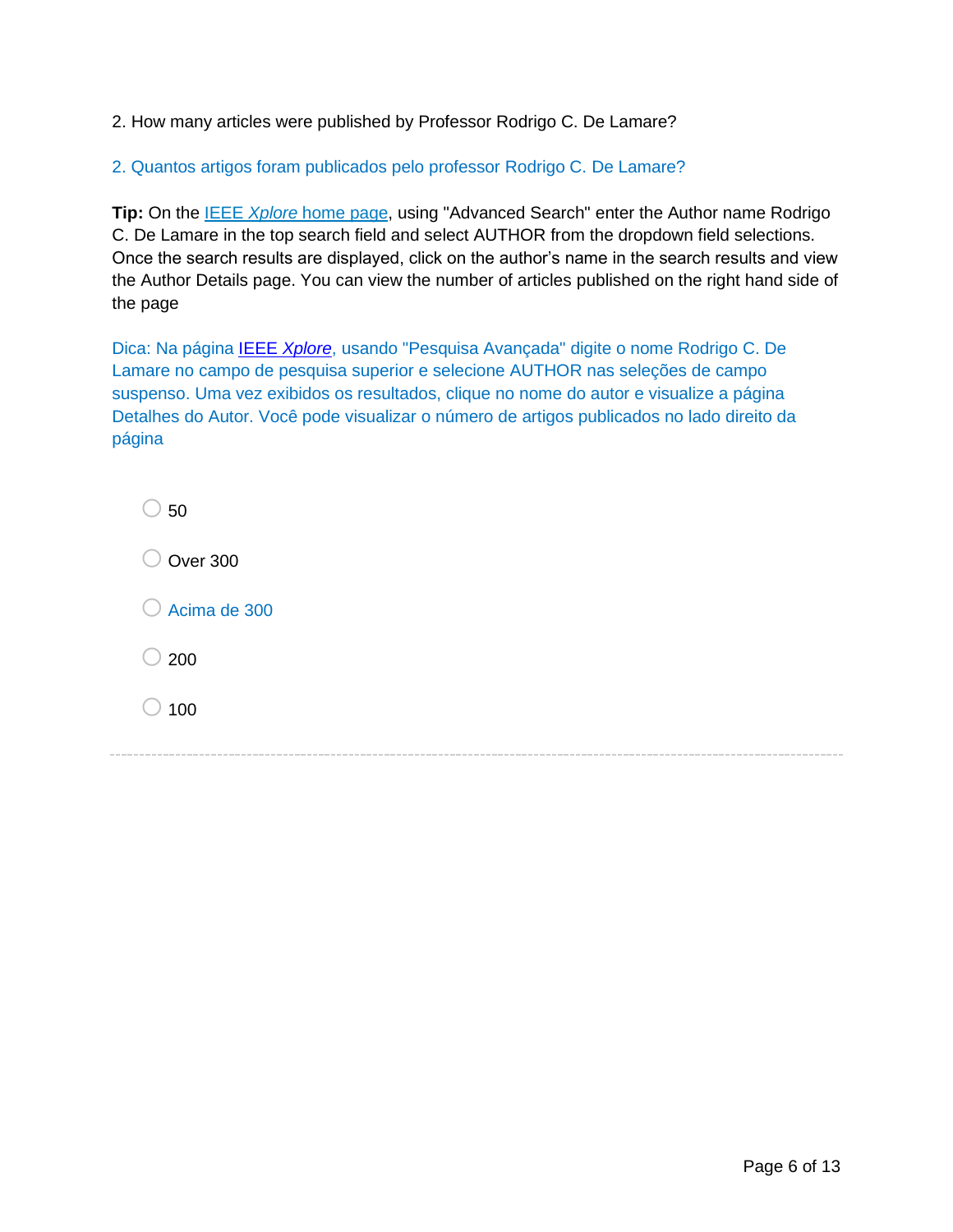**3. IEEE is a leading developer of industry standards in a broad range of technologies. How many different technical standards are hosted in IEEE** *Xplore***?**

3. O IEEE é um desenvolvedor líder de padrões e normas técnicas em uma ampla gama de tecnologias. Quantos padrões e normas técnicas estão disponíveis no IEEE *Xplore*?

**Tip:** View the [About IEEE](http://ieeexplore.ieee.org/Xplorehelp/about-ieee-xplore.html) *Xplore* page. **Dica**: Visite a página [Sobre o IEEE](http://ieeexplore.ieee.org/Xplorehelp/about-ieee-xplore.html) *Xplore*.

 $\bigcirc$  Less than 500

 $\bigcirc$  Menos de 500

 $\bigcirc$  Less than 1,000

| $\bigcirc$ Menos de 1.000 |
|---------------------------|
|                           |

 $\bigcirc$  Less than 5,000

 $\bigcirc$  Menos de 5.000

 $\bigcirc$  More than 12,000

 $\bigcirc$  Mais de 12.000

Page Break -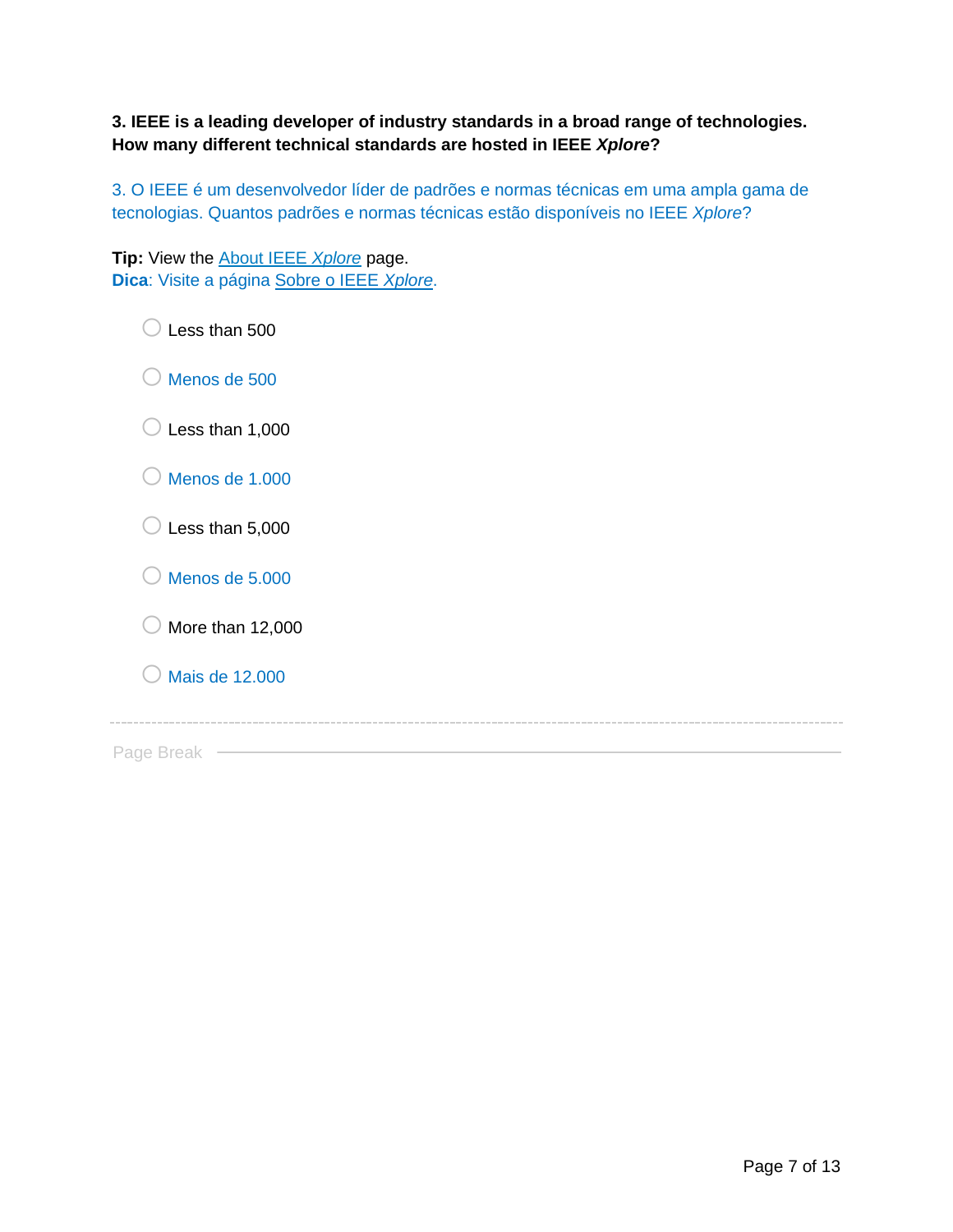**4. In the 2020 conference paper titled, "Improved Accuracy of Cardiac Tissue-Level Simulations by Considering Membrane Resistance as a Cellular-Level Optimization Objective", how many scenarios were considered for the simulations?** 

4. No artigo da conferência de 2020 intitulado " Melhor precisão das simulações de nível de tecido cardíaco, considerando a resistência à membrana como um objetivo de otimização de nível celular", quantos cenários foram considerados para as simulações?

**Tip:** On the **IEEE** *[Xplore](https://ieeexplore.ieee.org/Xplore/home.jsp)* [home page,](https://ieeexplore.ieee.org/Xplore/home.jsp) copy the article title and paste into the global search box and click search. The answer is in Section III (Results). **Dica**: Na página IEEE *[Xplore](https://ieeexplore.ieee.org/Xplore/home.jsp)*, copie o título do artigo e cole na caixa de pesquisa global e

clique pesquisar. A resposta está na Seção III (Resultados).

| $\bigcirc$ 3 scenarios   |
|--------------------------|
| $\bigcirc$ 3 cenários    |
| $\bigcirc$ 2 scenarios   |
| $\bigcirc$ 2 cenários    |
| $\bigcirc$ 1 scenario    |
| ◯ 1 cenário              |
| C Zero scenarios         |
| $\bigcirc$ Zero cenários |

# **5. What is the International Code for Standard (ICS) for the standard number 802.3-2018, the IEEE Standard for Ethernet?**

5. O que é o International Code for Standard (ICS) para o número padrão 802.3-2018, o IEEE Standard para Ethernet?

**Tip:** Go to the [IEEE](https://ieeexplore.ieee.org/Xplore/home.jsp) *[Xplore](https://ieeexplore.ieee.org/Xplore/home.jsp)* [home page,](https://ieeexplore.ieee.org/Xplore/home.jsp) select "Standards" from the Browse dropdown menu, enter the standard number in the Search by Keyword or Standard number field, find IEEE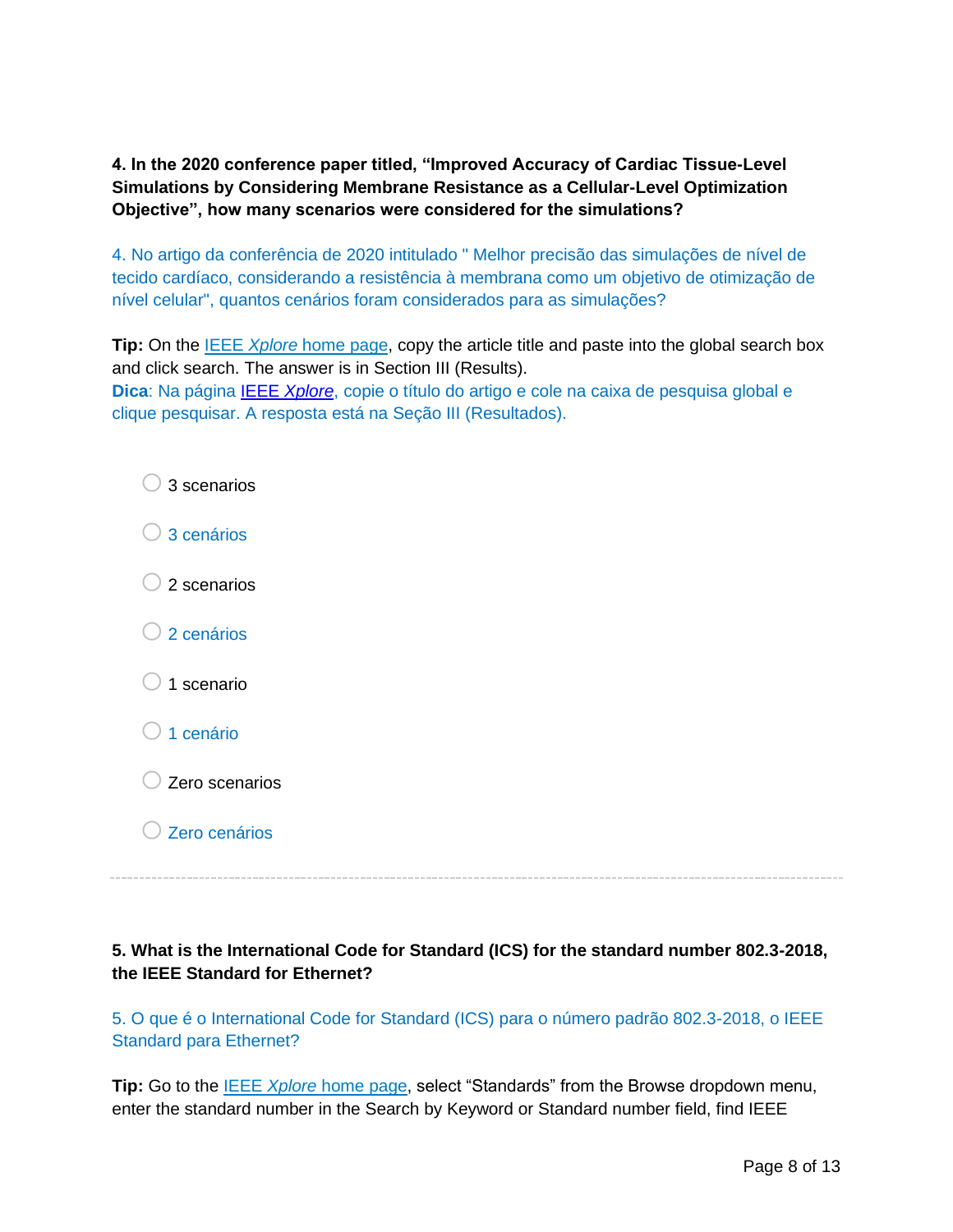802.3-2018 Standard in the search results, click on the first approved version and scroll down to find ICS code.

**Dica:** Vá para a página IEEE *[Xplore](https://ieeexplore.ieee.org/Xplore/home.jsp)*, selecione "Standards" no menu suspenso do Browse, digite o número do padrão no campo de Pesquisa por Palavra-Chave ou Número Padrão, encontre o Padrão IEEE 802.3-2018 nos resultados, clique na primeira versão aprovada e encontre abaixo o código ICS.

 $\bigcirc$  35.110 - Networking

 $\bigcirc$  35.100.10 35.110 - Physical layer Networking

 $\bigcirc$  35.110 35.100.10 35.100.20 - Networking Physical layer Data link layer

 $\bigcirc$  35.100.01 - Open systems interconnection in general

**6. Within IEEE** *Xplore***, a user can create a personal account to save a search to reuse at a later time and choose to receive email alerts when new content is added to IEEE** *Xplore* **that matches the saved search. How many saved searches can any IEEE** *Xplore* **user save to their user profile?**

6. Dentro do IEEE *Xplore*, um usuário pode criar uma conta pessoal para salvar uma pesquisa para reutilizar posteriormente e optar por receber alertas de e-mail quando novo conteúdo corresponde à pesquisa salva é adicionado ao IEEE *Xplore*. Quantas pesquisas podem ser salvas quando o usuário do IEEE *Xplore* cria seu própio perfil através da sua conta pessoal?

**Tip:** View "Saved Searches" within "Alerts & Personalization" in the IEEE *Xplore* [help](https://ieeexplore.ieee.org/Xplorehelp/) files. **Dica:** Visite "Pesquisas Salvadas" em "Alertas & Personalização" nos arquivos de [ajuda](https://ieeexplore.ieee.org/Xplorehelp/) do IEEE Xplore.

| $\bigcirc$ 15 |  |  |  |
|---------------|--|--|--|
| $\bigcirc$ 5  |  |  |  |
| $\supset$ 3   |  |  |  |
| $\bigcirc$ 10 |  |  |  |
|               |  |  |  |
| Page Break —  |  |  |  |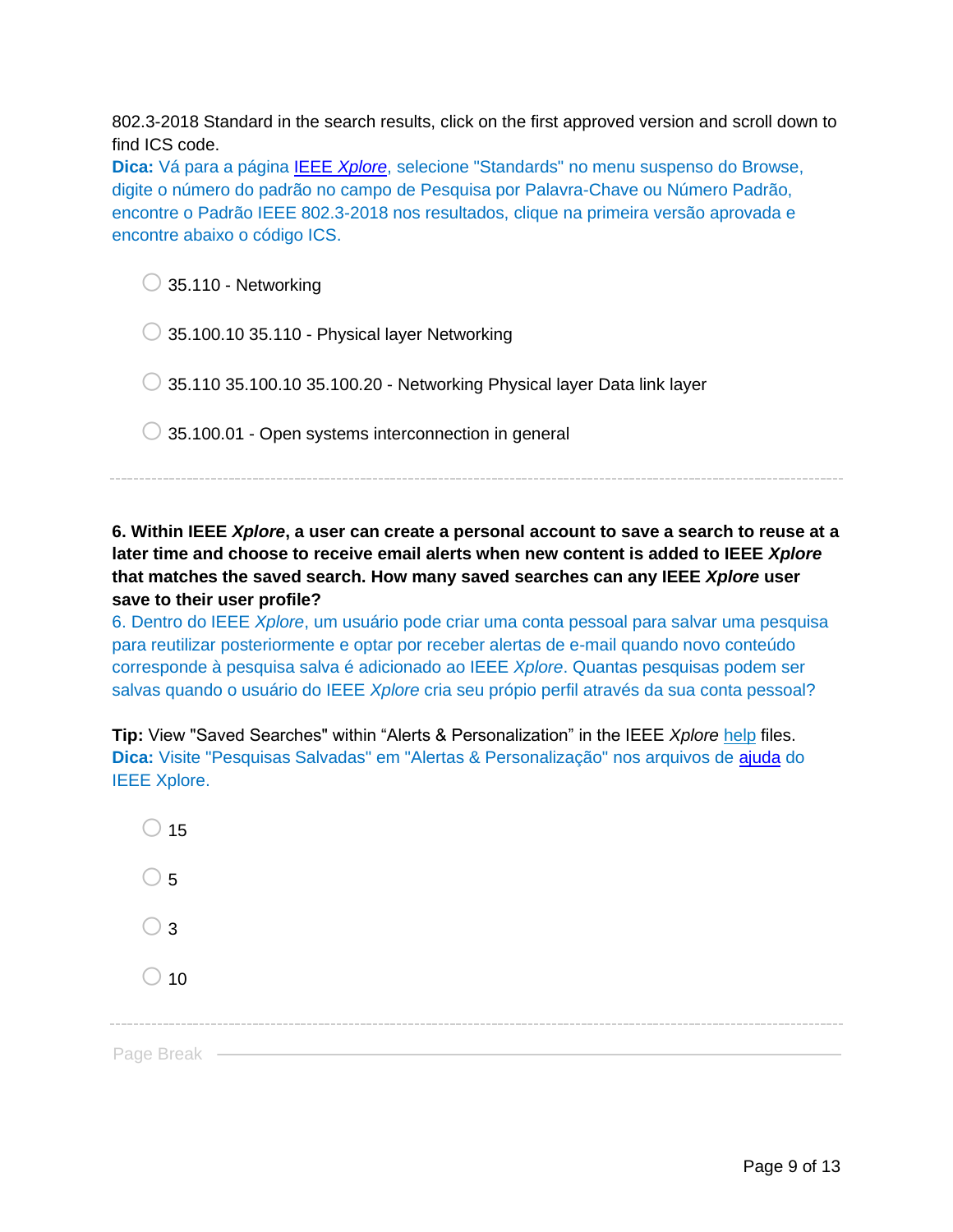# **7. How many articles from authors in Brazil were published in the IEEE** *Xplore* **digital library overall?**

7. Quantos artigos de autores do Brasil foram publicados na biblioteca digital IEEE *Xplore* em geral?

**Tip:** Go to the [Advanced Search](http://ieeexplore.ieee.org/search/advsearch.jsp) page, enter "Brazil" in the top open field, select "Author Affiliations" from the dropdown options and click "Search".

**Dica:** Vá para a página [Pesquisa Avançada,](http://ieeexplore.ieee.org/search/advsearch.jsp) digite "Brazil" no campo aberto superior, selecione "Afiliações de autores" nas opções de dropdown e clique em "Pesquisar".

- $\bigcirc$  Approximately 15,000
- $\bigcirc$  Aproximadamente 15.000
- $\bigcirc$  Approximately 35,000
- o Aproximadamente 35.000
- $\bigcirc$  Approximately 20,000
- o Aproximadamente 20.000
- $\bigcirc$  Over 50,000
- $\bigcirc$  Mais de 50.000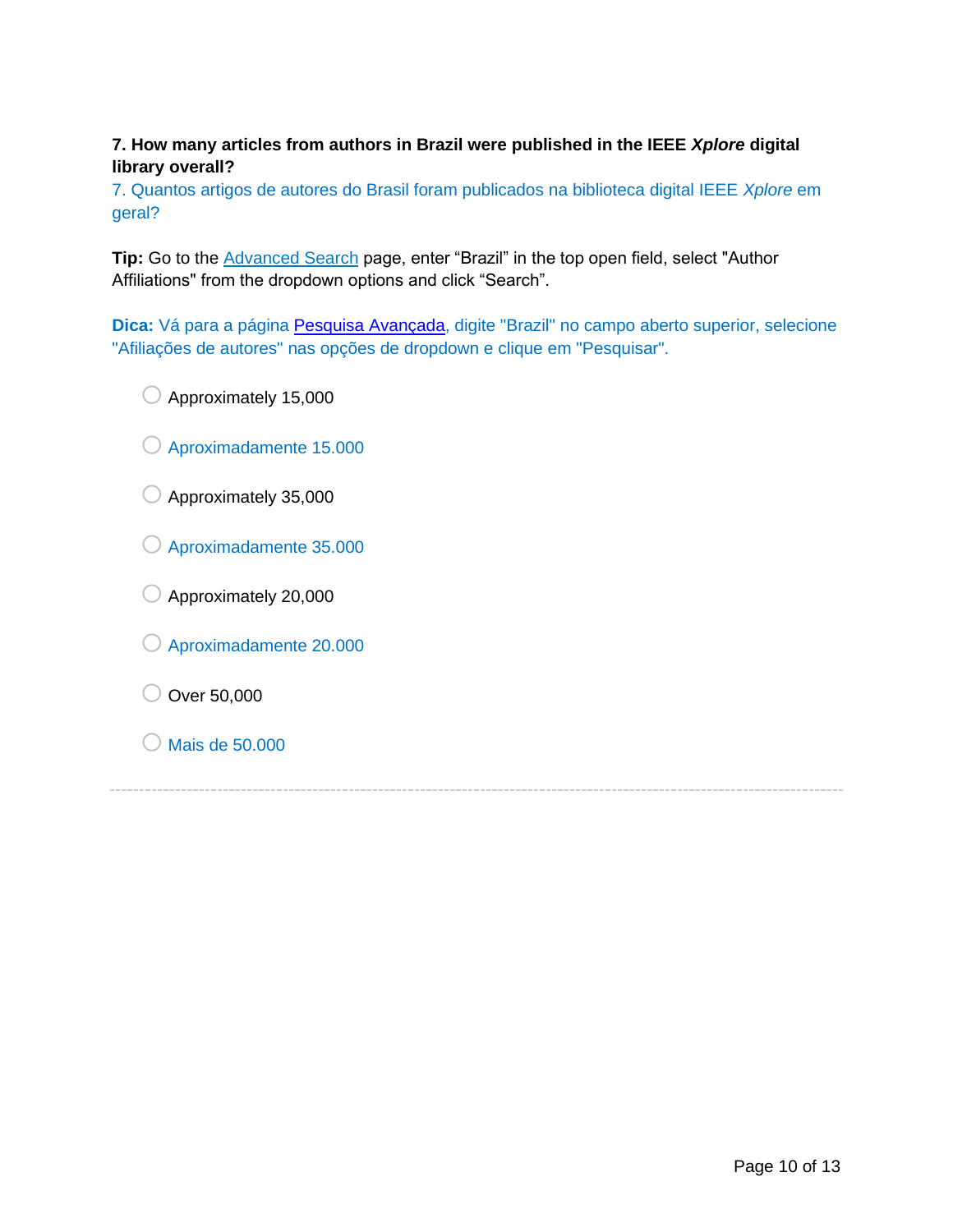**8. According to the article, "Enhancing Education in Underserved Schools: The Internet Backpack as Cyber-physical Infrastructure" published by the 2021 IEEE Conference on Cognitive and Computational Aspects of Situation Management (CogSIMA), when did Syracuse University researchers launch the Internet Backpack project?** 

8. De acordo com o artigo, "Melhorando a educação em escolas carentes: a mochila da internet como infraestrutura cibernética física" publicada pela Conferência IEEE de 2021 sobre Cognitive and Computational Aspects of Situation Management (CogSIMA), quando pesquisadores da Universidade de Syracuse lançaram o projeto Internet Backpack?

**Tip:** On the **[IEEE](https://ieeexplore.ieee.org/Xplore/home.jsp)** *[Xplore](https://ieeexplore.ieee.org/Xplore/home.jsp)* [home page,](https://ieeexplore.ieee.org/Xplore/home.jsp) copy the article title, paste it into the global search box and click search. The answer is in Section I (Introduction). **Dica:** Na página IEEE *[Xplore](https://ieeexplore.ieee.org/Xplore/home.jsp)*, copie o título do artigo, cole-o na caixa de pesquisa global e clique em pesquisar. A resposta está na Seção I (Introdução).

 $\bigcirc$  2020  $\bigcirc$  1997  $\bigcirc$  2017  $\bigcirc$  2015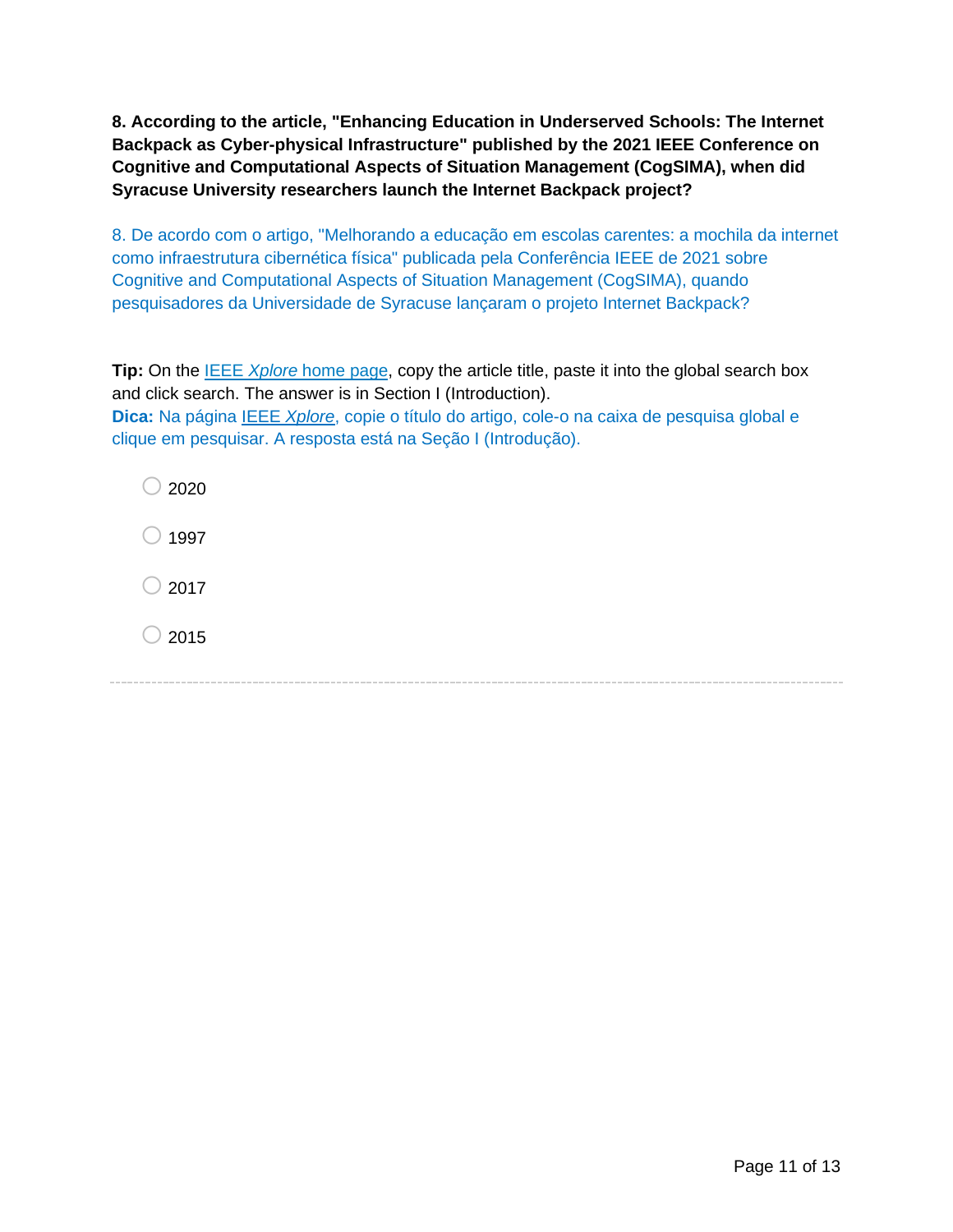**9. IEEE publishes journals and magazines that are the most highly cited in the field. How many different currently active and historic journals and magazines are currently available in IEEE** *Xplore***?** 

9. O IEEE publica periódicos que são os mais citados dentro de seu campo. Quantos periódicos atualmente ativos e históricos estão disponíveis no IEEE *Xplore*?

**Tip:** View the About IEEE *[Xplore](http://ieeexplore.ieee.org/Xplorehelp/about-ieee-xplore.html)* page. **Dica:** Veja a página [Sobre o IEEE](http://ieeexplore.ieee.org/Xplorehelp/about-ieee-xplore.html) *Xplore*.

 $\bigcirc$  195  $\bigcirc$  175 O Over 290  $\bigcirc$  Mais de 290

 $\bigcirc$  250